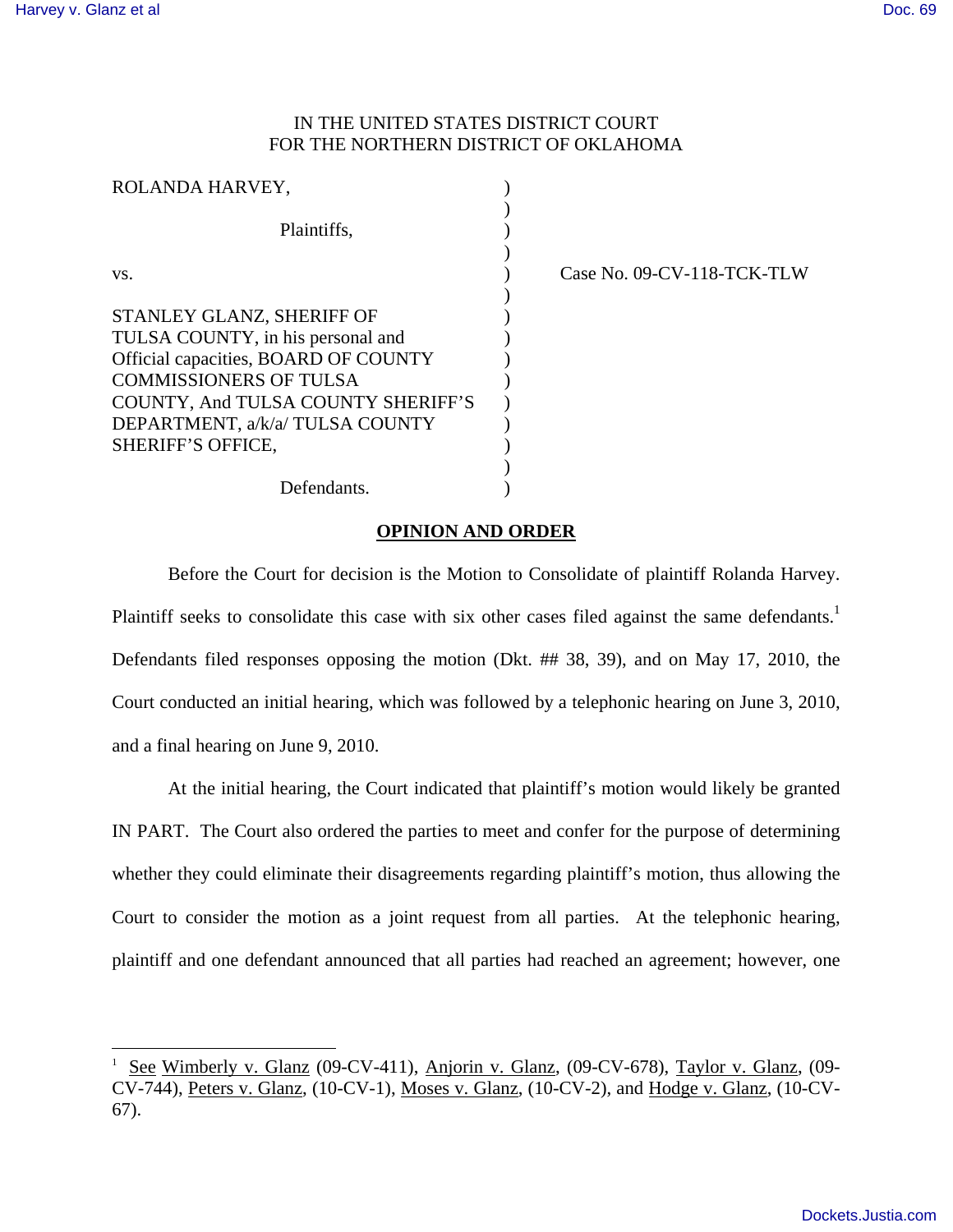defendant was not represented, so the Court scheduled the final hearing. At the final hearing, the parties announced that they had reached an agreement. That agreement is as follows:

- 1. Each of the cases which plaintiff sought to consolidate with this action would be transferred to District Judge Kern, the presiding judge over this action, which was the first filed. The cases to be transferred would be: Wimberly v. Glanz, (09-CV-411), Anjorin v. Glanz, (09-CV-678), Taylor v. Glanz, (09- CV-744), Peters v. Glanz, (10-CV-1), Moses v. Glanz, (10-CV-2), and Hodge v. Glanz, (10-CV-67).
- 2. The following five cases would be consolidated only for discovery and for expert deadlines, including any expert motions, and for no other purposes: Anjorin v. Glanz, (09-CV-678), Taylor v. Glanz, (09-CV-744), Peters v. Glanz, (10-CV-1), Moses v. Glanz, (10-CV-2), and Hodge v. Glanz, (10-CV-67).
- 3. The schedule currently in place in this action and in Wimberly v. Glanz, (09- CV-411) would not be altered, and this action and Wimberly would not be consolidated with the other five cases.
- 4. Plaintiff agrees not to seek a consolidated trial or a consolidation of any other pretrial matters other than those identified above.

For the reasons set forth below, the Court finds that, at this stage of the litigation, the agreement reached by the parties is, in most respects, in the interest of justice and promotes judicial economy.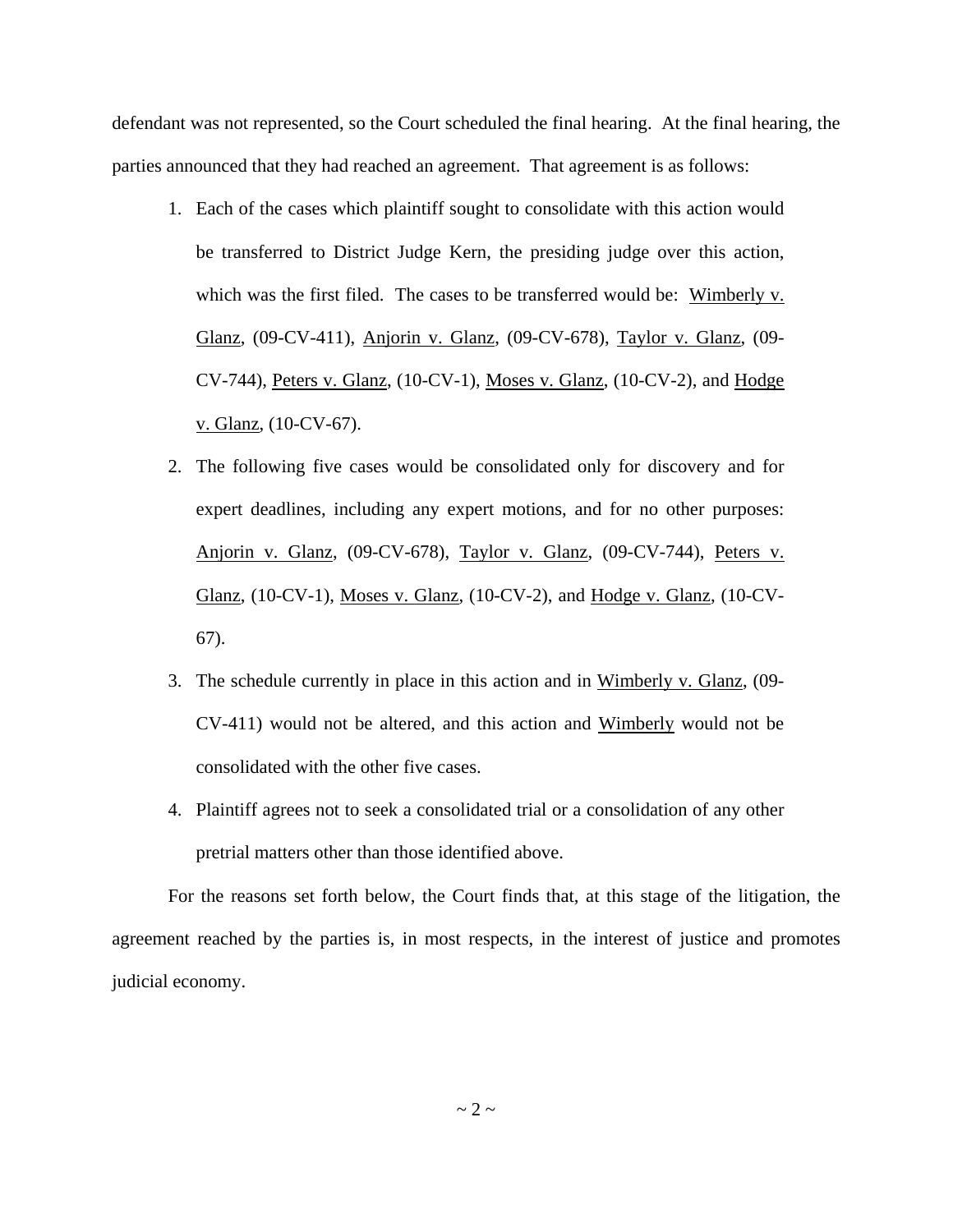## BACKGROUND

Plaintiff filed this action on March 4, 2009, alleging that defendant discriminated against her based on her race while she was employed by defendants as a detention officer. (Dkt. # 2). Plaintiff claims that her constitutional rights were violated and that she is entitled to relief pursuant to Title VII of the Civil Rights Act of 1964 ("Title VII"). (Dkt. # 2). This matter is currently scheduled for a jury trial on September 20, 2010, the discovery deadline has passed, and defendants have filed dispositive motions. (Dkt. # 21).

There is little dispute that the facts and claims of the other six cases identified above are largely similar to those of the instant case. Plaintiffs in each the other cases worked for Sheriff Stanley Glanz and the Tulsa County Sheriff's Department during overlapping time periods. Some of the plaintiffs continue to work for Sheriff Glanz and the Tulsa County Sheriff's Department today. All plaintiffs have sued Sheriff Glanz and the Sheriff's Department alleging that they experienced some form of race-based discrimination, violative of federal law, during their respective terms of employment. Specifically, each plaintiff claims that he or she was subjected to a racially hostile work environment in violation of Title VII. Each plaintiff also alleges some form of Title VII race-based disparate treatment or discipline. Finally, each plaintiff makes similar Title VII disparate impact claims.<sup>2</sup> There is no dispute that many of the same witnesses and many of the same documents are common to each case.

-

<sup>&</sup>lt;sup>2</sup> Some plaintiffs have asserted additional employment discrimination and state law claims. For example, plaintiffs Taylor and Hodge have alleged violations of the Americans with Disabilities Act ("ADA") (09-CV-744, Dkt. # 2 and 10-CV-67, Dkt. # 2), while plaintiff Anjorin has alleged that defendants breached a contract with her (09-CV-678, Dkt. # 2). Plaintiffs Moses, Peters, Taylor, and Hodge also allege that defendants deprived them of their due process rights in violation of the Fifth and Fourteenth Amendments of the U.S. Constitution and 42 U.S.C. § 1983.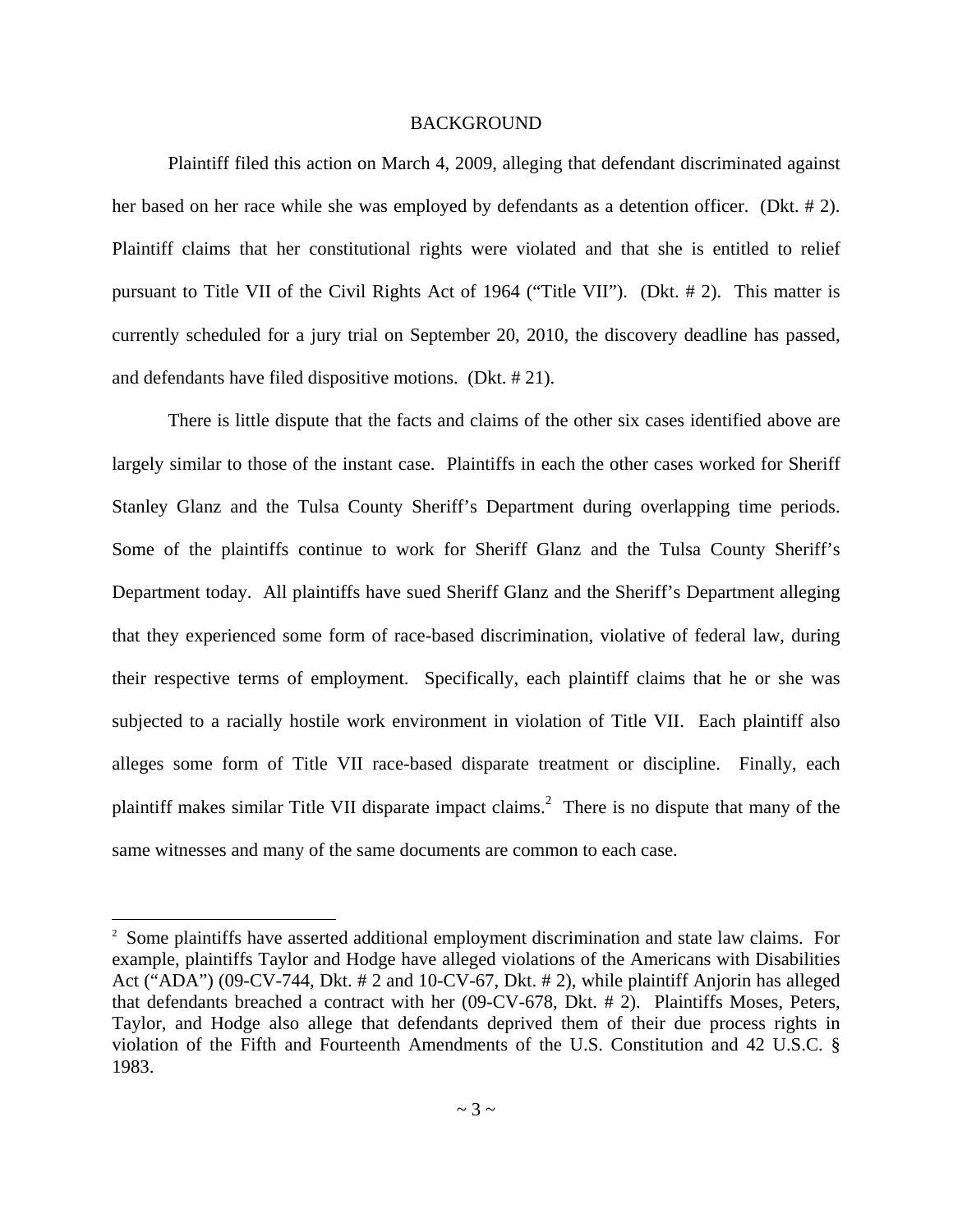## ANALYSIS

Rule 42(a) of the Federal Rules of Civil Procedure provides that a court may consolidate actions before it when those actions "involve a common question of law or fact." Fed. R. Civ. P. 42(a). The rule also permits the court to "issue any other orders to avoid unnecessary cost or delay." Id. The court's authority to consolidate is discretionary. Amer. Employers' Ins. Co. v. King Resources Co., 545 F.2d 1265, 1269 (10th Cir. 1976). This discretionary authority allows the court to determine the manner in which it tries cases so as to maximize judicial economy in serving the interests of justice. Breaux v. Amer. Family Mutual Ins. Co., 220 F.R.D. 366, 367 (D. Col. 2004). However, the court should always balance the benefits gained by consolidation with the risks of jury confusion, inconsistent adjudications, and unnecessary expense and delay to the parties. Herd v. Asarco Inc., 2003 WL 25847423,  $*2$  (N.D. Okla.) (citing Cantrell v. GAF Corp., 999 F.2d 1007, 1011 (6th Cir. 1993)).

Here, each of the plaintiffs was employed during overlapping time periods and each has alleged various forms of race-based discrimination. While it is possible that many of these accusations may be unique to any given individual plaintiff and that each plaintiff's claims may rely on individual circumstances, it does appear that all seven cases share common questions of fact and law. Namely, all seven plaintiffs assert Title VII disparate impact claims based on allegations that defendants rely on certain policies and practices which effectively deny African American employees access to promotions, raises, and equal compensation in favor of Caucasian employees. Each plaintiff has also asserted the common legal claim that defendants' reliance on certain practices and procedures causes a racially-disparate impact and is a violation of Title VII.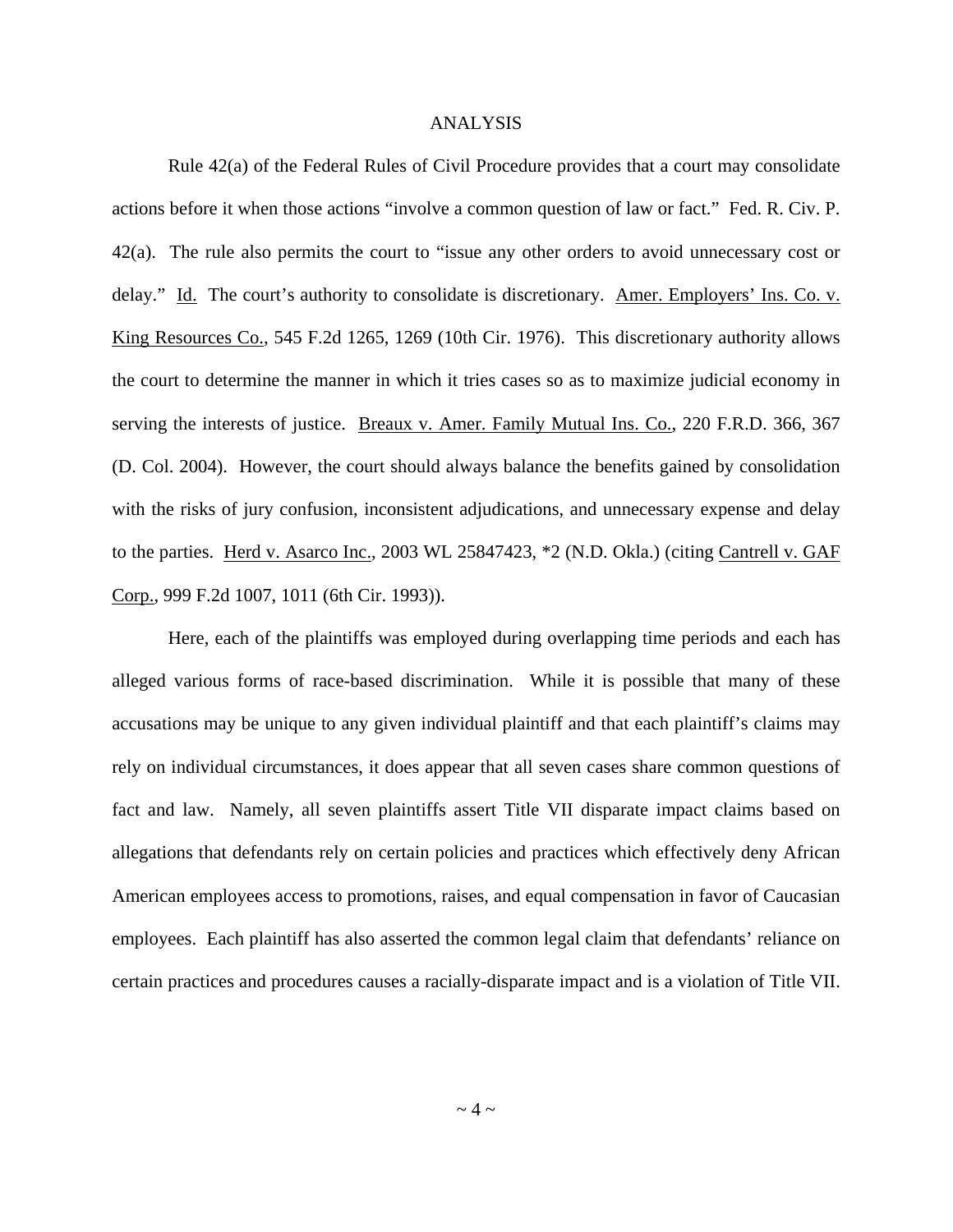Accordingly, the Court finds that these cases do contain some common questions of fact and law, and, therefore, Rule 42(a) is applicable.

 Any order entered pursuant Rule 42 should be made for the purpose of maximizing economy to the courts and the parties while attempting to avoid unnecessary delays in adjudication, cost to the parties, inconsistent adjudications, and jury confusion. There are multiple reasons that ordering some form of consolidation will enhance judicial economy in this case. For example, consolidating certain of these matters for the purpose of discovery will allow the parties to seek out the most cost effective method of deposing common witnesses. Additionally, it is likely the parties will use the same expert testimony and statistical evidence to prove and/or defend the claims of disparate impact. Given the nature of this form of evidence, there is economy in having only one judge spend the necessary time to administer these cases and to apply any knowledge and experience gained in reviewing one matter across all matters. Such a result will also avoid the risk of inconsistent adjudications.

 However, the Court must also consider such things as the possibility that consolidation may cause unnecessary delay or jury confusion. For example, while these cases share many similarities, some, including the instant case, are further along than others. $3$ 

Thus, the best course of action is to transfer all cases to a single district court judge and to reassign all cases to a single magistrate judge and to consolidate Anjorin, Moses, Peters, Taylor, and Hodge for purposes of discovery and expert issues only.

 ACCORDINGLY, IT IS THE ORDER OF THE COURT that the Motion to Consolidate is GRANTED IN PART and DENIED IN PART as follows:

-

<sup>&</sup>lt;sup>3</sup> Due to the limited consolidation ordered herein, it is not necessary for the Court to address each of these issues now.